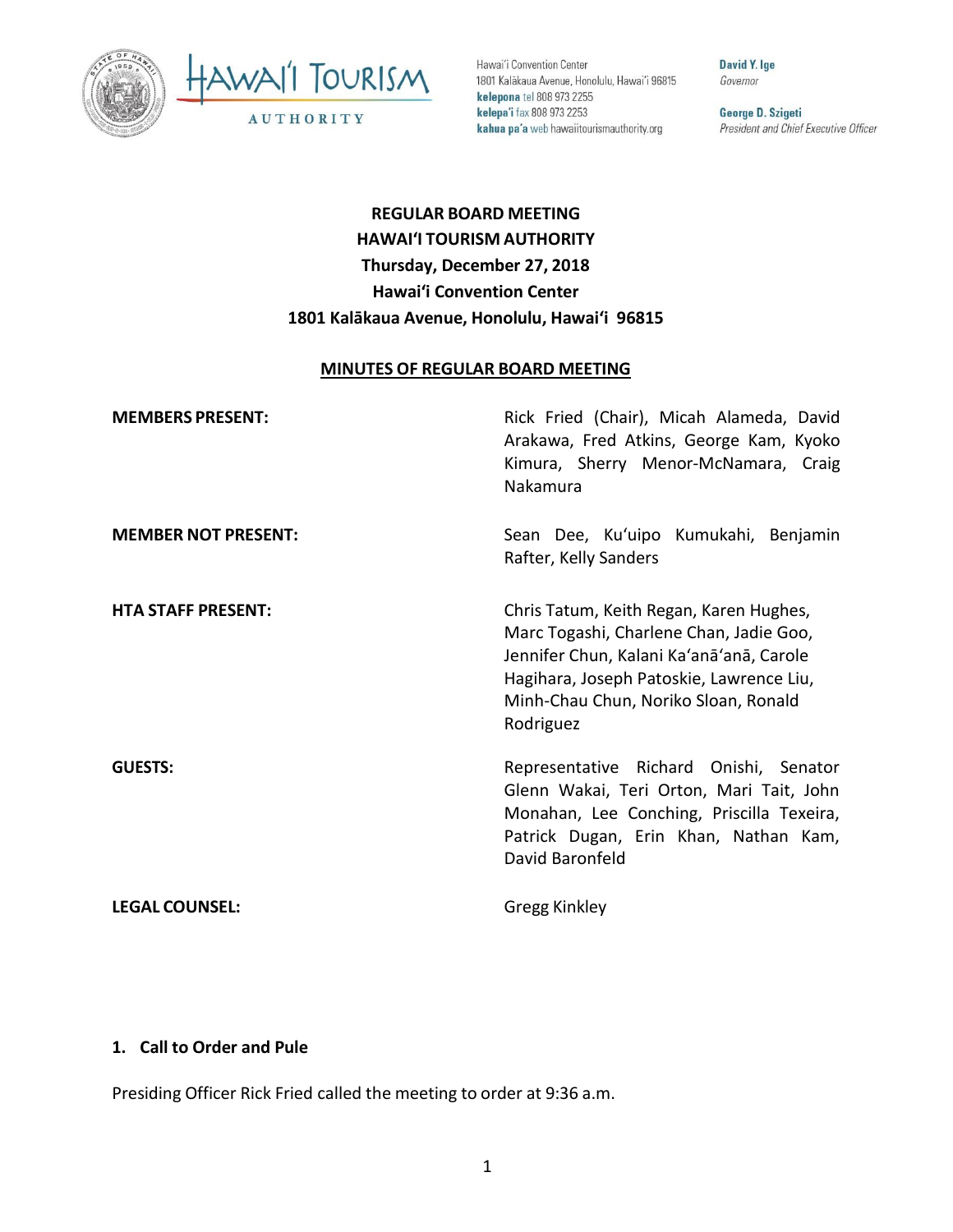Kalani Ka'anā'anā offered two pules to open the meeting.

### **2. Approval of the Minutes of the November 29, 2018 Board Meeting**

Chair Fried asked for a motion to approve the minutes of the November 29, 2018 Board Meeting. George Kam made the motion, and Craig Nakamura seconded the motion. Chair Fried then opened the item up for discussion. David Arakawa recommended several minor changes to the meeting minutes. The minutes, with Mr. Arakawa's recommended revisions, were unanimously approved.

## **3. Report of Permitted Interactions at an Informational Meeting or Presentation Not Organized by the Board Under HRS § 92-2.5(c)**

Chair Fried asked the Board whether there were any permitted interactions to report. There were no reports of any permitted interactions between Board members since the last Board meeting.

### **4. Report Relating to Staff's Implementation of HTA's Programs During November 2018**

Chair Fried recognized CEO Chris Tatum to provide his first report on the staff's implementation of Hawai'i Tourism Authority ("HTA")'s Programs during November 2018. Mr. Tatum introduced Karen Hughes as VP of Marketing and Keith Regan as Chief Administrative Officer, and expressed his enthusiasm for having them on the HTA staff. He noted that he started on Monday, December 24, 2018, and spent his first days familiarizing himself with HTA staff and the organization in order to assess its status. He has met with legislators, and stated that a legislative briefing is scheduled for January 8, 2019. He also plans to schedule meetings with each of the Board of the Directors.

Mr. Tatum stated that he is reviewing all HTA contracts and has paused all those that have not yet been executed so that he has an opportunity to review them personally, noting that since he will be signing them he wants to ensure that he knows what each contract contains and can adequately defend them. Mr. Tatum said that he also met with Kalani Ka'anā'anā and Caroline Anderson, who gave Mr. Tatum an overview of all of the Hawai'ian cultural, community enrichment, and natural resource activities that HTA supports, and the vetting process that those activities undergo.

Mr. Tatum said that he would like to develop a consistent, transparent process in regards to sporting events, and how opportunities are vetted to assess value for tourism and the community. Mr. Tatum also discussed the Hawai'i Convention Center ("HCC") and "city-wides." He stated he would like to reevaluate the selling process and work with the Board to make that more productive, noting that it must be a collaborative process. He stated that HTA needs to continue a comprehensive effort on selling Hawai'i Island, and continue to work with the island chapter on that issue.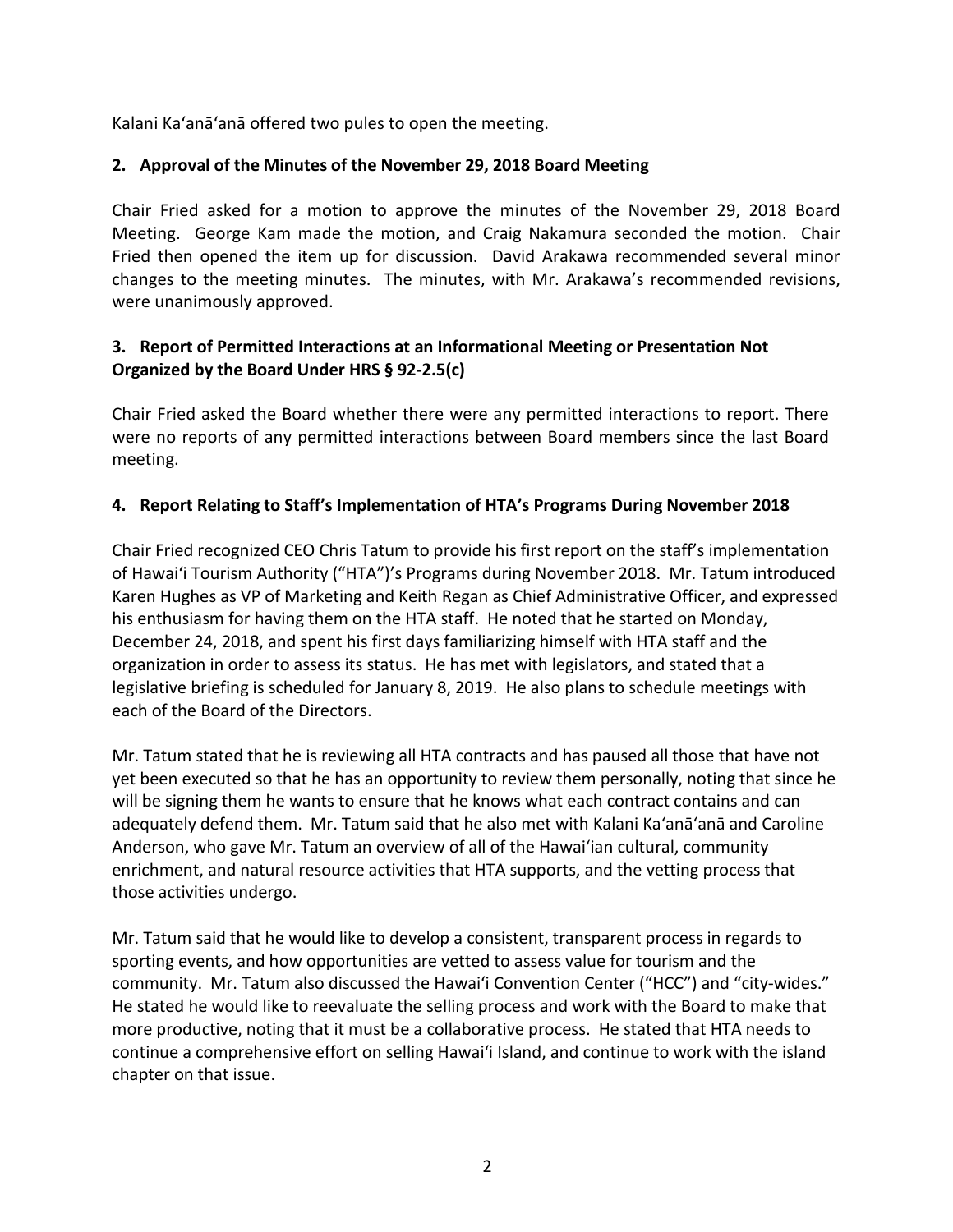Mr. Tatum said that, from a marketing standpoint, there is a great opportunity to move forward in the Japanese market because ANA Airlines is adding more flights in May and wholesalers are making Hawai'i their focus in the coming year. He noted that the person who does the brand management for Japan has resigned to pursue other opportunities but Mr. Tatum and Ms. Hughes are looking to fill that position with someone who understands the Japanese market, can represent HTA well, and work with the hotels and wholesalers.

Mr. Tatum then discussed keeping the U.S.S. Arizona Memorial open during the federal government shutdown. Mr. Tatum emphasized that the U.S.S. Arizona Memorial is a memorial and that he felt that HTA had an obligation to support the people running the U.S.S. Arizona Memorial to keep it open for visitors, locals, and family members of those who perished there during World War II. Mr. Tatum said that he has reached out to several organizations and that they will be putting forward a proposal for HTA to fund the U.S.S. Arizona Memorial through January 6, 2019 for \$126,000. Mr. Tatum said that his intention is for this to be a public-private effort and he will go to the private sector to ask for their support to keep it open.

Mr. Tatum explained how he is looking at HTA moving forward. He stated that although funding comes from tourism, it is allocated by the State so it is important for HTA to have an active, collaborative relationship with the Legislature. He said that HTA is both a marketing and management organization with a responsibility for Hawai'i's iconic branding, community enrichment, and quality of life. Mr. Tatum stated that HTA needs to seek continuous feedback from stakeholders: the Legislature, the industry, and the community. Moreover, stakeholders should know that HTA listens to them, appreciates them, and responds to their feedback so they can share data on how things are trending. Finally, he said that he wants HTA to be completely transparent and for questions to be easily explained. In closing Mr. Tatum discussed his background in Hawai'i and emphasized the importance of remembering that the Hawai'i brand means something different for many people but that it means home for himself and the residents that live here.

Fred Atkins noted that Mr. Tatum's appointment as CEO was a unanimous decision of the HTA Board and added that Mr. Tatum's presentation affirmed his decision to support him. Chair Fried re-emphasized the importance of balancing the needs of visitors with residents. On the issue of the U.S.S. Arizona Memorial, Chair Fried that he and Mr. Tatum have been speaking to the Executive Park Ranger and a representative from the U.S.S. Arizona Memorial's non-profit Board. Chair Fried expressed concerns over the repair of a dock at the memorial and the shutdown pushing back further the repair completion date.

### **5. Presentation and Discussion of Current Market Insights and Conditions in Key Major Hawai'i Tourism Markets**

Chair Fried acknowledged Jennifer Chun to provide an update on current market insights. Ms. Chun directed the Board to the November report in the Board Packet. She noted that HTA had issued a press release on visitor statistics that morning.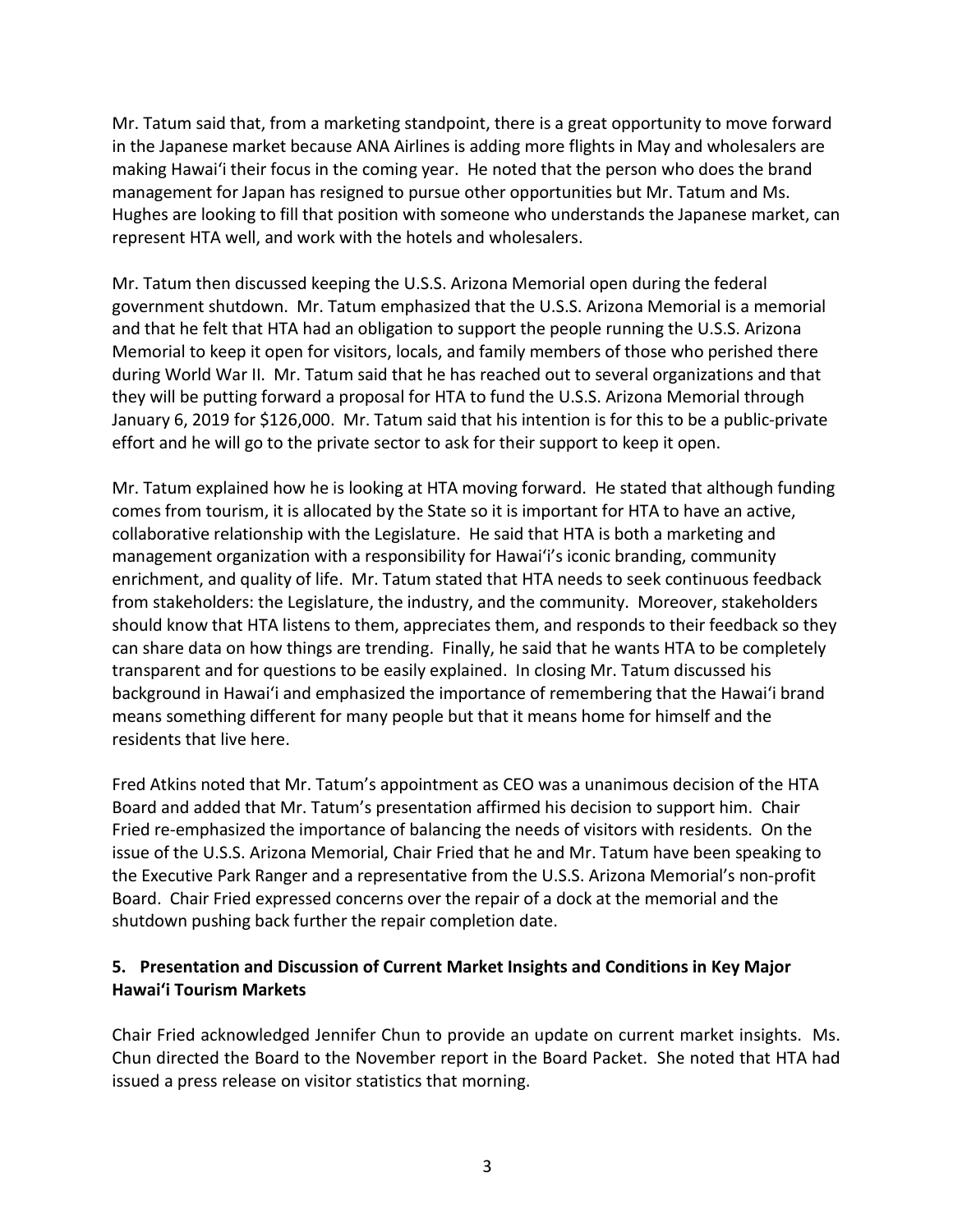First, Ms. Chun pointed out that visitor spending was down slightly, approximately 0.3% from the same time last year, but arrivals were up 4.3%. Arrivals were up from U.S. West, U.S. East, and Canada, but were down from China and Korea, due in part to a significant loss in air seats from those markets. In the first 11 months of 2018, approximately \$1.89B in State tax revenue was generated, which is an increase of 8% from last year. The State collected \$157.5M in Transient Accommodations Tax ("TAT"), an increase of 16.5% compared to last year.

Ms. Chun stated that on December 21, 2018, HTA released the latest hotel statistics, which reflected flat RevPAR at 190, ADR up 3.4% to 251, and occupancy at 75.8%. The updated forecast for the year-end of 2018 is 9.95 million visitors (including air and cruise), and \$18.3B in expenditures. For 2019, DBEDT is forecasting \$19.1B in expenditures and 10.13 million visitors.

Mr. Arakawa noted that HTA has statistics about how the industry is doing and income revenue, but that it may also need a way to measure increases in costs like power, real property taxes, and labor. This information could provide a better measure of health for the industry by showing how thick or thin the margins are. Ms. Chun responded that STR, Inc. has an annual report on profit and loss but that there are issues with that report: 1) it only comes out once a year, and 2) it does not contain certain line items (income tax, depreciation, debt service, etc.) that represent a significant cost to hotels. Moreover, the current sample for the Hawai'i reportis not as robust as past years. Mr. Tatum added that the numbers also do not take into account renovations.

Mr. Tatum stated that he is not a fan of HTA producing trending forward numbers because the hotels do not provide HTA with actual numbers. However, he said that he and Ms. Hughes are responsible for reaching out to the industry to get trends and support the industry's efforts to address those trends.

Chair Fried said that he was surprised to see the increased TAT and state tax in light of challenges like the volcanic eruption on Hawai'i Island and flooding in Kauai. Ms. Kimura asked for clarification that TAT was up 16.5%. Ms. Chun confirmed and noted that the increase reflects collections through September 2018, and the total overall increase in state tax revenue generated was 8%. Mr. Tatum recommended that when the statistics are published that they should include the caveat that the TAT rate increased. Ms. Chun noted that the TAT collection statistic is only shared with the Board, and it is not published in the visitor statistics.

Ms. Kimura asked for clarification on the period affected by the TAT rate increase. Ms. Chun stated that it affected only part of FY 2018 but will affect all of FY 2019. Mr. Togashi said that the TAT rate increase went into effect in January 2018. Mr. Tatum asked Ms. Chun if she could provide the Board and the Legislature with a calculation of what TAT collections would have been without the TAT rate increase. Ms. Chun responded that she would have that calculation at the next meeting. Mr. Togashi said that the increase in rate constitutes an approximate 10% increase in taxes collected. Ms. Kimura asked whether that meant the actual increase is 6%, and Ms. Chun stated that that is possible but she would have to check the numbers.

### **6. Presentation, Discussion, and Action on HTA's Financial Reports for October and**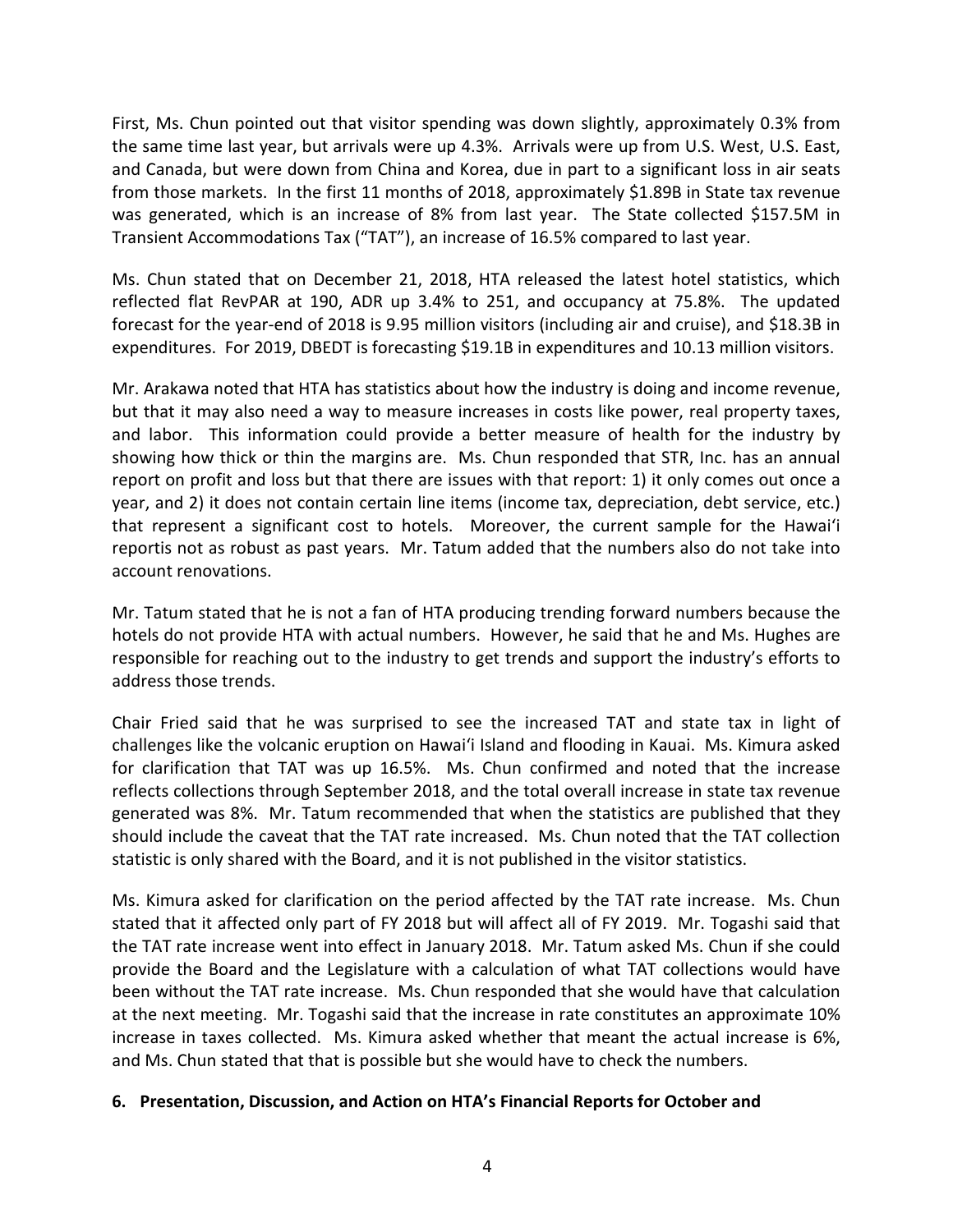#### **November 2018**

Chair Fried recognized Marc Togashi and Keith Regan to provide a presentation on HTA's financial reports. Mr. Togashi stated that the financial reports were included in their Board packets, including an executive summary of the report. He stated that the October financial statement and executive summary had been distributed at last month's meeting and that he would be asking for the Board's approval on those items, but would be reserving requesting approval for the November financial statement and executive summary until next month so the Board has an opportunity to review them.

Mr. Togashi said that there is not significant activity recorded on the books because it is still relatively early in the contract year. He stated that the process is that they go through a budget process with the Board, and the staff plans and executes on the programs that are reviewed by the Board. He added that since all of the contracts have been paused, that is also a factor in why there is not significant activity to report.

Mr. Fried clarified that Mr. Togashi was asking for a motion to approve the November financials. Mr. Nakamura made the motion and Mr. Kam seconded the motion. Mr. Fried opened the item up for discussion. Mr. Atkins asked whether, now that there was a full team in place, if it would be possible for HTA to provide the Board with financials such that the Board could vote on the most recent month instead of having to wait a month. Mr. Togashi responded that HTA will make that a goal and that it is working on providing the Board with timely information to the extent that it can. Mr. Tatum affirmed this.

Mr. Arakawa noted that at last month's Board meeting, HTA staff had said that they met with the Legislature regarding the budget. He asked for clarification on whether the budget referred to was last year or this year's budget. Mr. Togashi responded that they had met with the Legislature to discuss the current fiscal year budget.

The October financial documents were approved by the Board.

### **7. Update on Status of the 2018 Audit Action Plan**

Chair Fried recognized Mr. Regan to provide an update on the 2018 Audit Action Plan. Mr. Regan said that he has reviewed the 21 items brought forward by the State auditor, noting that 15 items are still outstanding. He said that he has been working on getting an understanding on what resources are necessary to tackle some of the outstanding items, and that he plans to work with Mr. Togashi to go over an action plan to address some of the larger items, which are mainly on policies and procedures.

Mr. Tatum commented that he and Mr. Regan have met with DBEDT and see an opportunity to work closer with them by making sure that they are aligned with how they conduct business and engage resources, to ensure a transparent and timely process.

### **8. Presentation by AEG Regarding an Update of Hawai'i Convention Center Recent**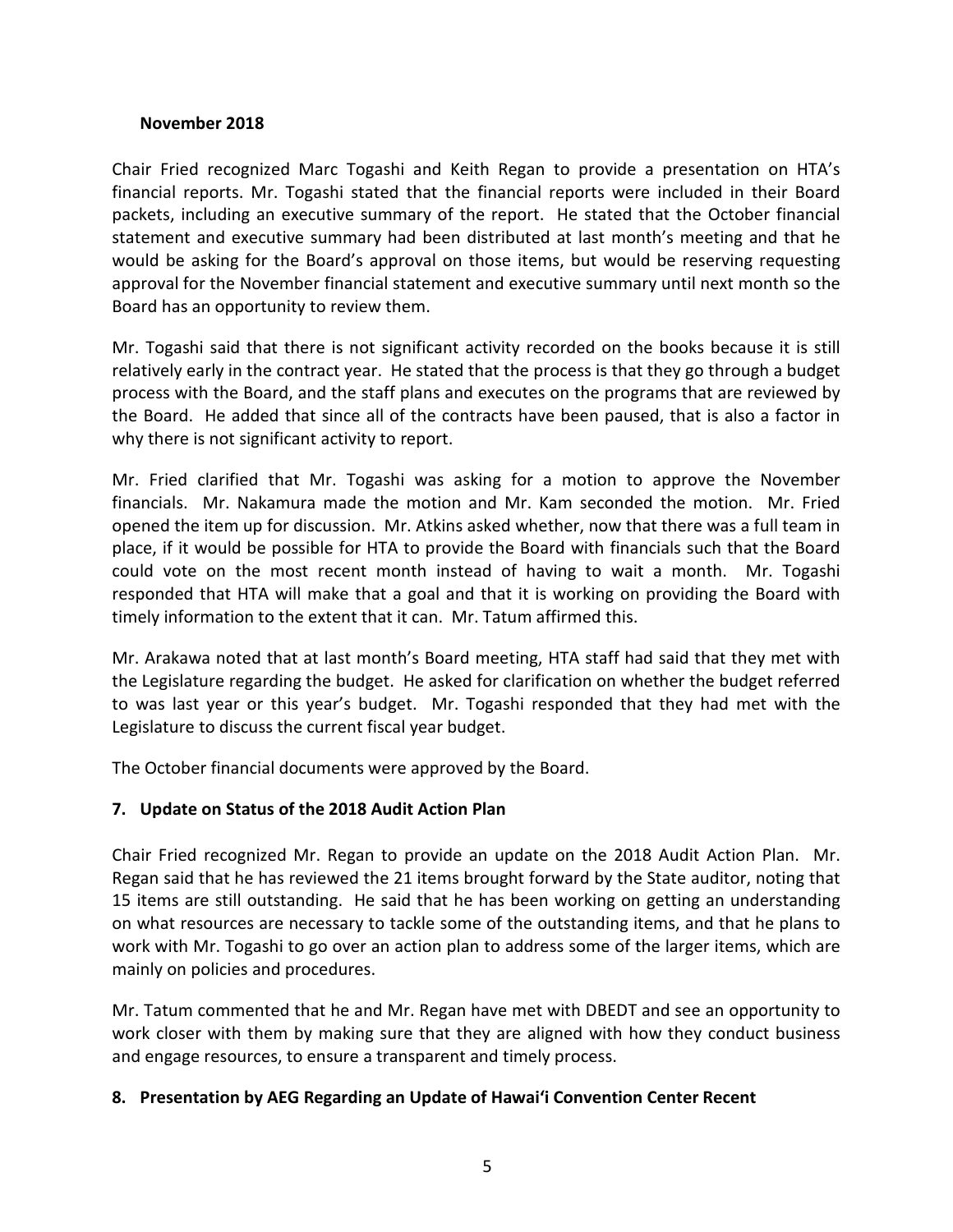#### **Operational Activities and Sales Initiatives**

Chair Fried recognized Teri Orton to give a presentation on Hawai'i Convention Center ("HCC") operational activities and sales initiatives. Ms. Orton stated that the financial results for November were stronger than expected, with 27 licensed events in-house, 10 more than had been planned for in the budget. HCC grossed revenue of \$1.3M and a net loss of \$103,000.

The 2018 year end reforecast projects a net loss of \$2.2M. Ms. Orton highlighted a few reasons why the forecast is different than what had been budgeted. There were cancellations including an international group, Allied materials, and a basketball tournament. Some organizations did not cancel but rescheduled for a later year. The makeup of the events this year was also different than last year. During the last year, there were more corporate events than this year and corporate events typically spend more on food and beverage.

Mr. Tatum asked why the American Dental Association ("ADA") moved an event to the Hilton. Ms. Orton responded that the Hilton had put a minimum food and beverage spend in their contract and the ADA likely moved the event to the Hilton to meet the minimum spend. Mr. Tatum asked whether there was any cancellation fee imposed on the ADA by HCC for moving the event. Ms. Orton replied that HCC normally does not charge a cancellation fee because that money is still being spent in the state. Mr. Tatum asked whether there was a decrease in attendance due to the hotel strike. Ms. Orton responded that there was not a drop in attendees, but there was a drop in exhibitors consistent with a general trend at dental association conferences across the nation.

Mr. Tatum asked whether the ADA had been provided incentives to book at HCC and whether any penalties were imposed on the ADA for moving an event to the Hilton. Ms. Orton responded that there was approximately \$1.5M in MMF funds that were provided to the ADA, inclusive of rent, and destination support. However, there were no penalties imposed or incentives rescinded for moving an event to the Hilton. Mr. Tatum said that although he supports city-wides with incentives when they use HCC, he is not a fan of supporting them when they do not use HCC because if hotels want to go after that business then they should go after it. He said that he would like to go through HCC's processes for when events fall through the way they did with the ADA.

Ms. Orton continued her presentation with an update on food and beverage. For November, HCC posted \$873,000 with a net income of \$329,700. That represents a 38% flow through. She said the expectation is to end the year at \$8.8M in revenue. Ms. Orton updated the Board on HCC's return on investment ("ROI") to the State: for every dollar spent by HCC, approximately \$19.61 was returned back to the State.

Ms. Orton recognized Lee Conching to provide an update on sales and marketing initiatives. Mr. Conching stated that they closed approximately 90,000 room nights in December, and there are 28,000 more outstanding that they are trying to close by the end of 2018. He said that they anticipate ending above 200,000 room nights and close to their 232,000 goal. One of the major signings was the International Federation of Employee Benefits Plan, who signed for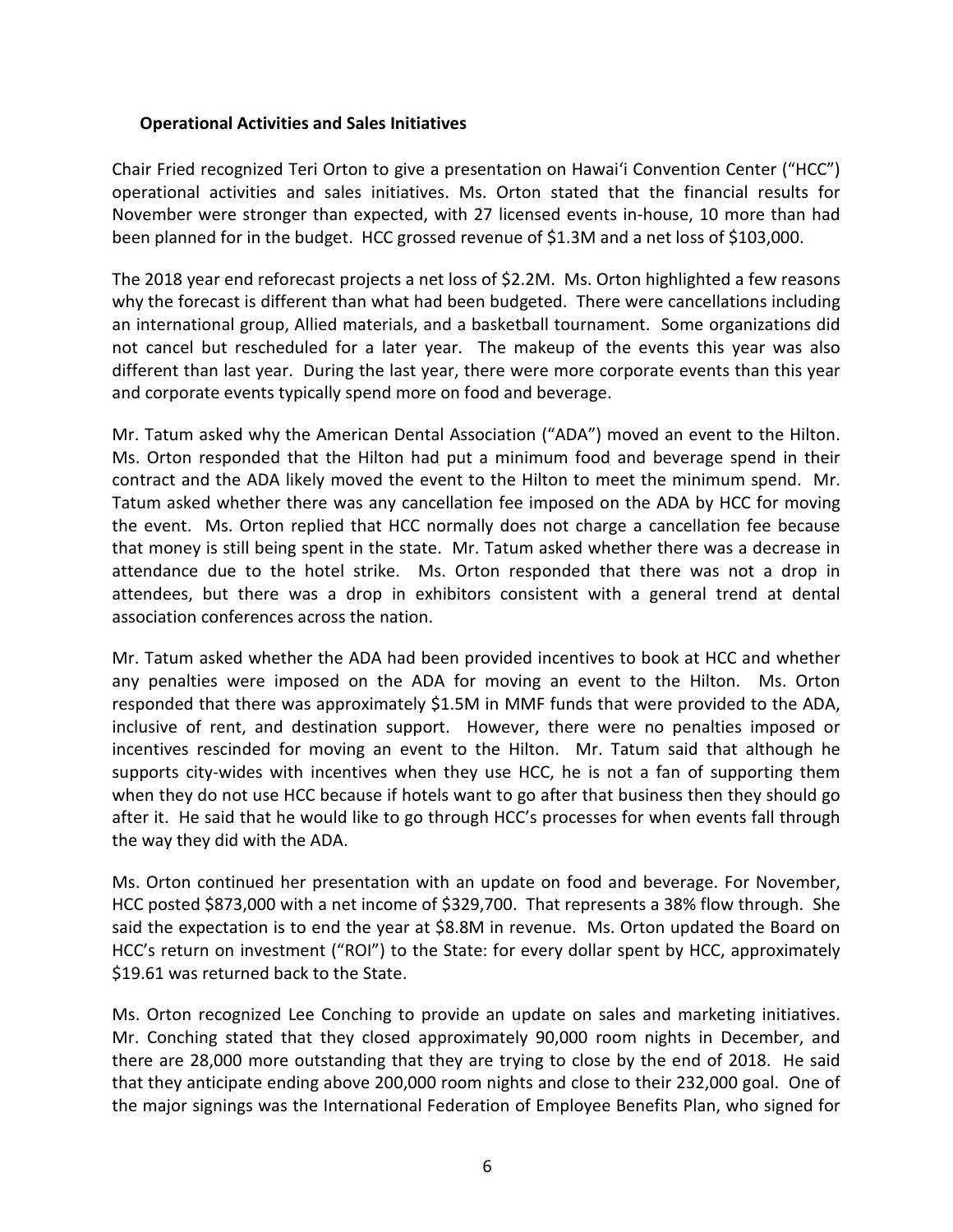2030 and 2035.

Mr. Conching said that in January, the team will attend a PCMA event, a meeting planners' event in Pittsburgh. That event will bring together from 4,000 to 5,000 meeting planners. In February, HCC will host its third Client Advisory Board meeting. The 2.5-day meeting is typically attended by about 12 Client Advisory Board members. HCC will also meet with general managers to update them with what is going on at HCC and provide feedback from clients. Client Advisory Board members are invited to the general managers meeting.

Ms. Hughes noted to Mr. Conching that the tentatives looked problematic, and she asked whether there was anything stacked up or if it was a realistic representation. Mr. Conching responded there were some items that still needed to be put on the list of tentatives, but that items are usually not added until they look 50% or more likely.

Ms. Hughes asked at what point the ADA cancelled the event that was moved to the Hilton. Ms. Orton responded that ADA cancelled about two months out.

Mr. Atkins asked how the 232,000 room night goal was formulated, and whether that goal was based on prior years. Ms. Orton described the process. First, they look for anything that is marked in the system as tentative with a 25% chance or greater to turn tentative or to select Hawai'i. Those tentatives are pulled out and they sit with each seller to get feedback on what the chance is of that group turning definite in the next year. Once they go through that list, they work with HTA on a stretch holdover. The 232,000 goal came from a few years back when the previous management pushed them to a goal that they could not really stand by with any data. Historically, they took the last four years that AEG was managing HCC and the four years prior when SMG was managing HCC to compare apples to apples. The sales team had not broken 200,000 room nights at that point and previous management had implemented 232,000 as a stretch goal. Year after year they have been going off of that number, but Ms. Orton said that, with the arrival of Ms. Hughes, she believes that that number should be revisited to produce something more realistic. She noted that this year they may break 200,000 so they need to look at what is on the books, get a feel for what could turn definite, and put a stretch goal on top of that.

Mr. Atkins asked what the actual numbers were for 2017. Ms. Orton responded that she did not have that data off hand but she would follow up and send him that information along with the historical data sheet. Chair Fried asked for clarification that the profit for food and beverage was in the 30s and 40s. Ms. Orton confirmed. Chair Fried said that any hotel would be thrilled to have that kind of flow through. Mr. Tatum asked what the flow through takes into account and she responded that it includes food costs and labor. Mr. Tatum noted that that number was impressive. Ms. Orton said that last year the number was even higher at about 50% because the more groups that are brought in the more HCC can leverage labor.

Chair Fried asked for an update on how HCC was doing with the recently acquired sport courts. Ms. Orton said that the courts were doing well, and nine tournaments are contracted next year. HCC is at a point that they are being selective on what they book so that they are not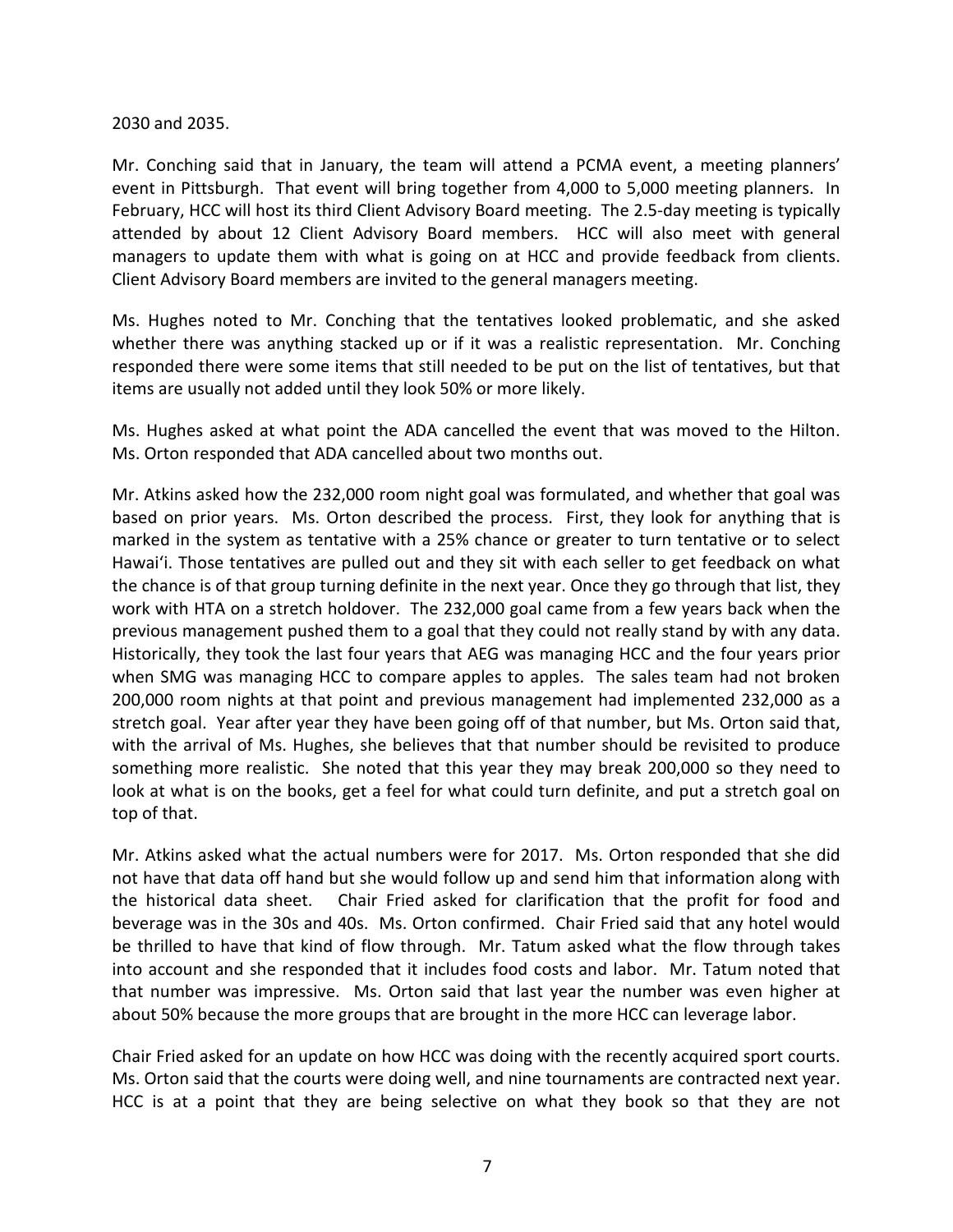cannibalizing registration. She discussed the success of the recent futsol tournament which drew teams from the Mainland, Asia, and Oceania.

Mr. Atkins asked whether HCC was getting good revenue from its kiosks during the sporting events. Ms. Orton replied affirmatively. She added that HCC asks the groups not bring outside refreshments and HCC lowers its prices during these events to drive up volume. They are also getting a better idea of what sells better depending on the type of sporting event. Mr. Tatum asked whether Ms. Orton does an analysis of these events to determine if they are worthwhile. Ms. Orton replied that she does.

Chair Fried asked Mr. Nakamura, head of the HCC Investigative Committee, to provide an update on HCC repairs. Mr. Nakamura said that his group is meeting with HCC staff and going over pending and major projects. One of the major projects is the roof repair. HCC has retained a consultant named Julian Anderson who was one of the original consultants when HCC was built. He is updating some of the prior studies that were done and will provide a report soon. He has recommended that the original waterproofing contractor be retained.

Mr. Arakawa asked whether, in hiring the consultant for the roof repair and the waterproofing consultant, there was an RFP for someone who might point out the mistakes of the original contractors. He clarified that he was asking whether they were looking for people who could point out the mistakes that were originally done or whether they were paying people who did the job that HCC is having problems with. Mr. Nakamura responded that he understood the concern and was not sure the extent that Julian Anderson was involved in the original construction. Ms. Orton said that Julian Anderson was not a part of the company that did the waterproofing but he was onboard with the design and construction team when HCC was being built so he has records and reports that another company might not have. He has also done several tests on the rooftop since then, so because he has the historical data, knowledge and reports that could be utilized throughout the process, they felt it was best to bring him back. His recommendation is to update a report that was conducted in 2012 and update costs to get a better idea of the current damage and the costs associated. A new report is anticipated in time for the January Board meeting.

Mr. Arakawa commented that HCC should consider in the future, when it does major structural renovations, to keep historical data, reports, and plans, so HCC does not have to keep the same contractors. Secondly, the report should include the areas where there were mistakes so that it does not happen again. Ms. Orton responded that the 2012 report was detailed in pointing out issues and Julian Anderson assessed whether there was additional damage since the 2012 report. He found some areas continued to leak so his recommendation was to bring that company back to update their report to current status, so estimates will be based on current damage to the building.

Mr. Atkins asked whether the 2012 report noted more structural concerns, design flaws, or wear and tear. Ms. Orton said that it was a mix of all of those.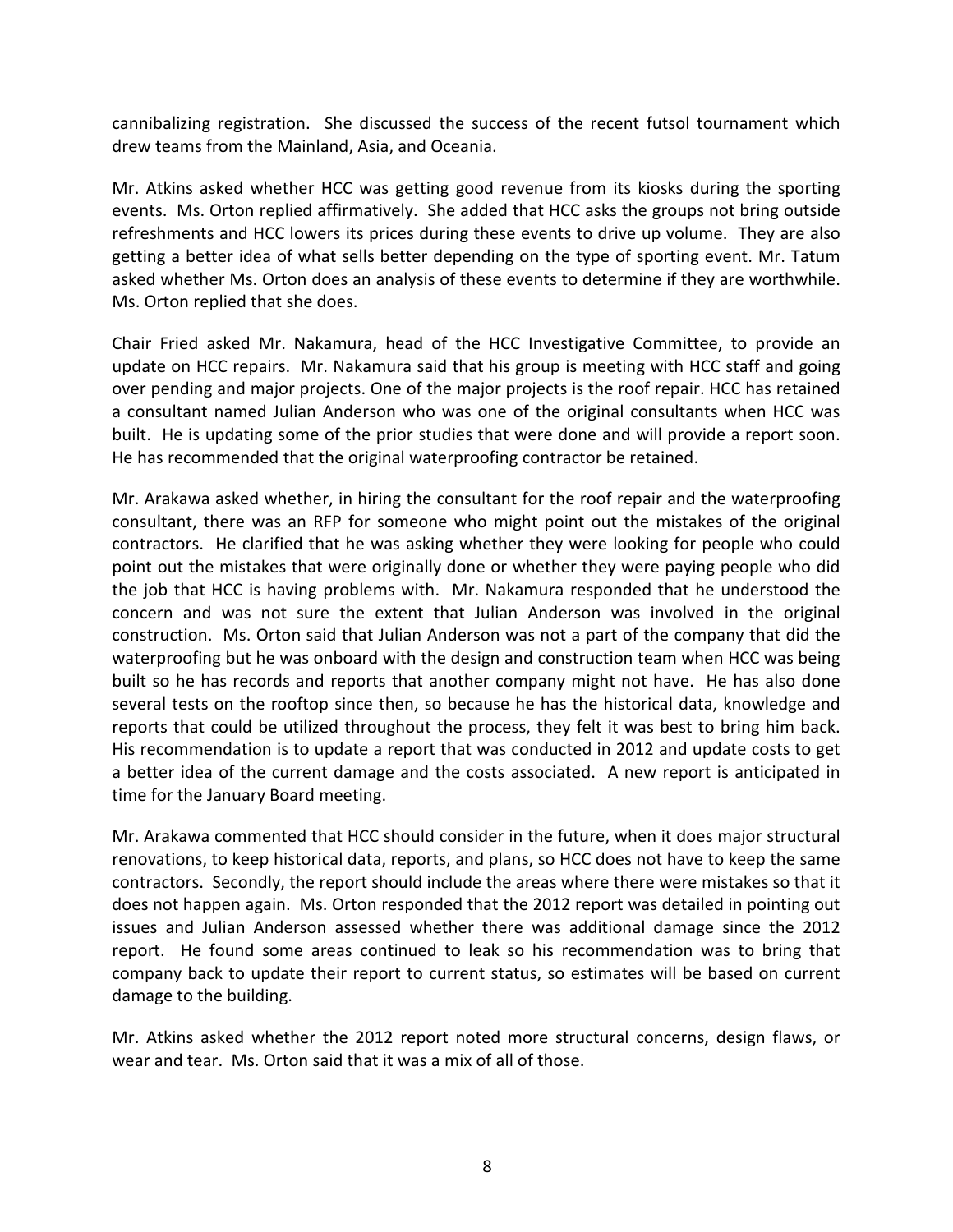#### **9. Report of the Audit Standing Committee on the Financial Audit for Fiscal Year 2018**

Chair Fried recognized Mr. Nakamura to report on the financial audit for FY 2018. Mr. Nakamura asked Mr. Togashi to provide a summary of the report and related documents. Mr. Togashi reported that the Audit Standing Committee met with the auditors, who provided their report and walked committee members through it. He said that the audit is a clean opinion, there was nothing significant or material to report to the committee, and the committee accepted the results of the report.

Mr. Nakamura reiterated Mr. Togashi's summary. Mr. Atkins asked Mr. Togashi to explain the Audit Standing Committee's discussion on one of the line items on the budget, "other postemployment benefits." Mr. Togashi explained that this item is the liability on the balance sheet for HTA's portion of the State's post-retirement costs, including medical insurance, dental, life insurance, and other things that come with the benefits of being a state employee. This year, GASB 75, a new accounting pronouncement, was implemented at the beginning of FY 2018 and it required HTA to recognize the full amount of its other pension liabilities. The measurement is computed by an actuarial study and the liability generated is provided to the State. The State then apportions certain amounts to certain departments. As the result of that implementation, HTA's liability increased.

Mr. Tatum asked if this was an annual assessment and analysis. Mr. Togashi responded that there is an annual assessment, and it is a rolling balance. Mr. Tatum asked if it is based on the number of employees. Mr. Togashi said that it is based on a number of factors including the number of employees, mortality rates, and salaries. Mr. Tatum asked if the liabilities of all the departments went up and Mr. Togashi responded that he was not sure.

Mr. Arakawa asked Mr. Togashi to explain how HTA handles setting aside this amount. Mr. Togashi said that HTA has been allocating funds on its balance sheet to be able to say that it is earmarking funds specifically to address this liability in the event that it gets called. It has earmarked funds out of its reserve, of approximately \$8.5M, for two types of liabilities: the pension and post-retirement liabilities. HTA has, in an effort to be prudent and conservative, earmarked funds specifically for this.

Mr. Atkins asked for confirmation that this amount comes from HTA's limited budget. Mr. Togashi responded that HTA does not take money outside of HTA's annual budget but it has been setting aside money at the end of every year. To the extent that HTA does not spend all of its funds, some of it is set aside for this purpose. In addition, as part of the amount paid annually as part of its fringe rate, the fringe rate also incorporates an amount that go towards being contributed to paying down the liability. Mr. Atkins asked whether there was a specific item on the fringe that goes to taking care of pension. Mr. Togashi said that they have seen a creep up of the fringe rate which has gone up from 20% to about 50%, to address the increase in employment cost and increases in this type of liability.

Mr. Regan provided his perspective as a former county employee, saying that this is not